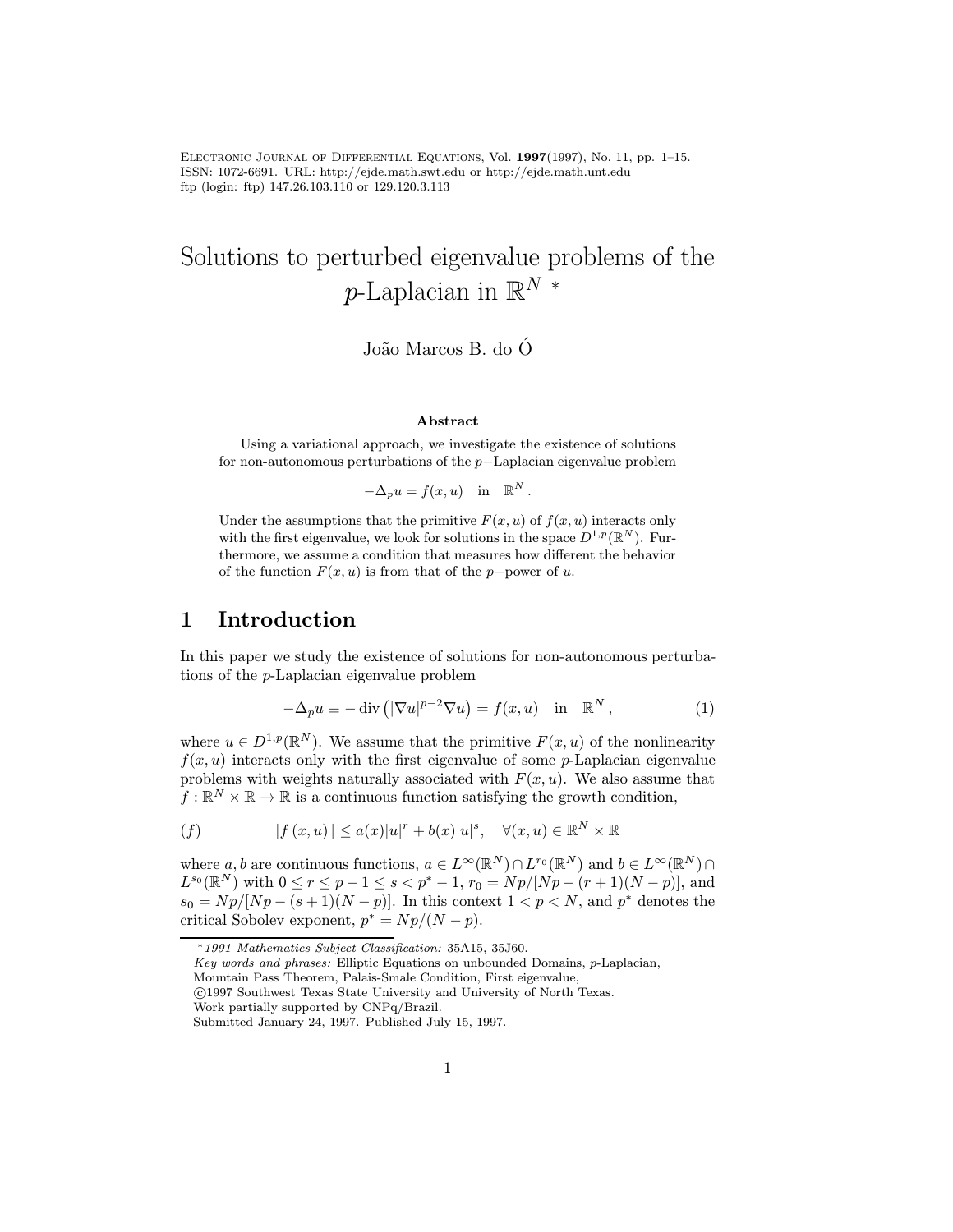We are interested in finding weak solutions of (1) in the framework of the reflexive Banach space  $D^{1,p}(\mathbb{R}^N)$ , defined as the completion of  $C_0^{\infty}(\mathbb{R}^N)$ with respect to the norm  $||u||_{D^{1,p}} = ||\nabla u||_{L^p}$ . By the Sobolev inequality,  $||u||_{L^{p^*}} \leq C_0 ||\nabla u||_{L^p}$  for all  $u \in D^{1,p}(\mathbb{R}^N)$ , we see that  $D^{1,p}(\mathbb{R}^N)$  can be embedded continuously in  $L^{p^*}(\mathbb{R}^N)$  and that

$$
D^{1,p}(\mathbb{R}^N) = \{u \in L^{p^*}(\mathbb{R}^N) : \nabla u \in (L^p(\mathbb{R}^N))^N \}.
$$

For more details about this space, see e.g. [3]. As we shall see, under assumption  $(f)$ , the functional

$$
I\left(u\right)=\frac{1}{p}\int_{\mathbb{R}^N}|\nabla u|^p\,dx-\int_{\mathbb{R}^N}F(x,u)\,dx,\quad F(x,u)=\int_0^u f(x,s)\,ds,
$$

is a  $C^1$  weakly lower semi-continuous functional defined on  $D^{1,p}(\mathbb{R}^N)$ , and

$$
I'\left(u\right)\varphi=\int_{\mathbb{R}^N}|\nabla u|^{p-2}\nabla u\nabla \varphi dx-\int_{\mathbb{R}^N}f(x,u)\varphi dx, \quad \forall \varphi \in D^{1,p}(\mathbb{R}^N).
$$

Notice that critical points of the functional  $I$  are precisely the weak solutions of (1). To get critical points of I we apply two "minimax" methods: a mountain pass type argument and a minimization technique. To do this, we explore the interaction of the potential  $F(x, u)$  with the first eigenvalue, in combination with the following hypotheses which are related with a compactness condition of Palais-Smale type.

 $(F_1)$  There exists a measurable function  $a \in L^{\infty}(\mathbb{R}^N)$  and a constant  $\mu$ ,  $0 <$  $\mu < p^*$  such that

$$
f(x, u)u - pF(x, u) \ge a(x)|u|^{\mu} > 0, \quad \forall (x, u) \in \mathbb{R}^N \times (\mathbb{R} - \{0\}),
$$

 $(F_2)$  For some  $p < q < p^*$ ,  $\limsup_{|u| \to +\infty}$  $\frac{F(x,u)}{a(x)|u|^q} \leq M < +\infty$  uniformly  $x \in \mathbb{R}^N$ 

Let  $\lambda_1(m)$  denote the first eigenvalue of the weighted nonlinear eigenvalue problem in  $\mathbb{R}^N$ ,

$$
-\Delta_p u = \lambda m(x)|u|^{p-2}u,
$$

where  $m \in L^{N/p}(\mathbb{R}^N)$  is a weight function which is positive on a subset of positive measure. It is convenient to recall the variational characterization

$$
\lambda_1(m) = \inf \{ \int_{\mathbb{R}^N} |\nabla u|^p dx / \int_{\mathbb{R}^N} m |u|^p dx : u \in D^{1,p}(\mathbb{R}^N) - \{0\} \},\qquad(2)
$$

and that  $\lambda_1(m)$  is a positive real number, since by the Holder and Sobolev inequalities

$$
\int_{\mathbb{R}^N} m|u|^p dx \leq \|m\|_{L^{N/p}} \|u\|_{L^{p^*}}^p \leq C \|m\|_{L^{N/p}} \|u\|_{D^{1,p}}^p.
$$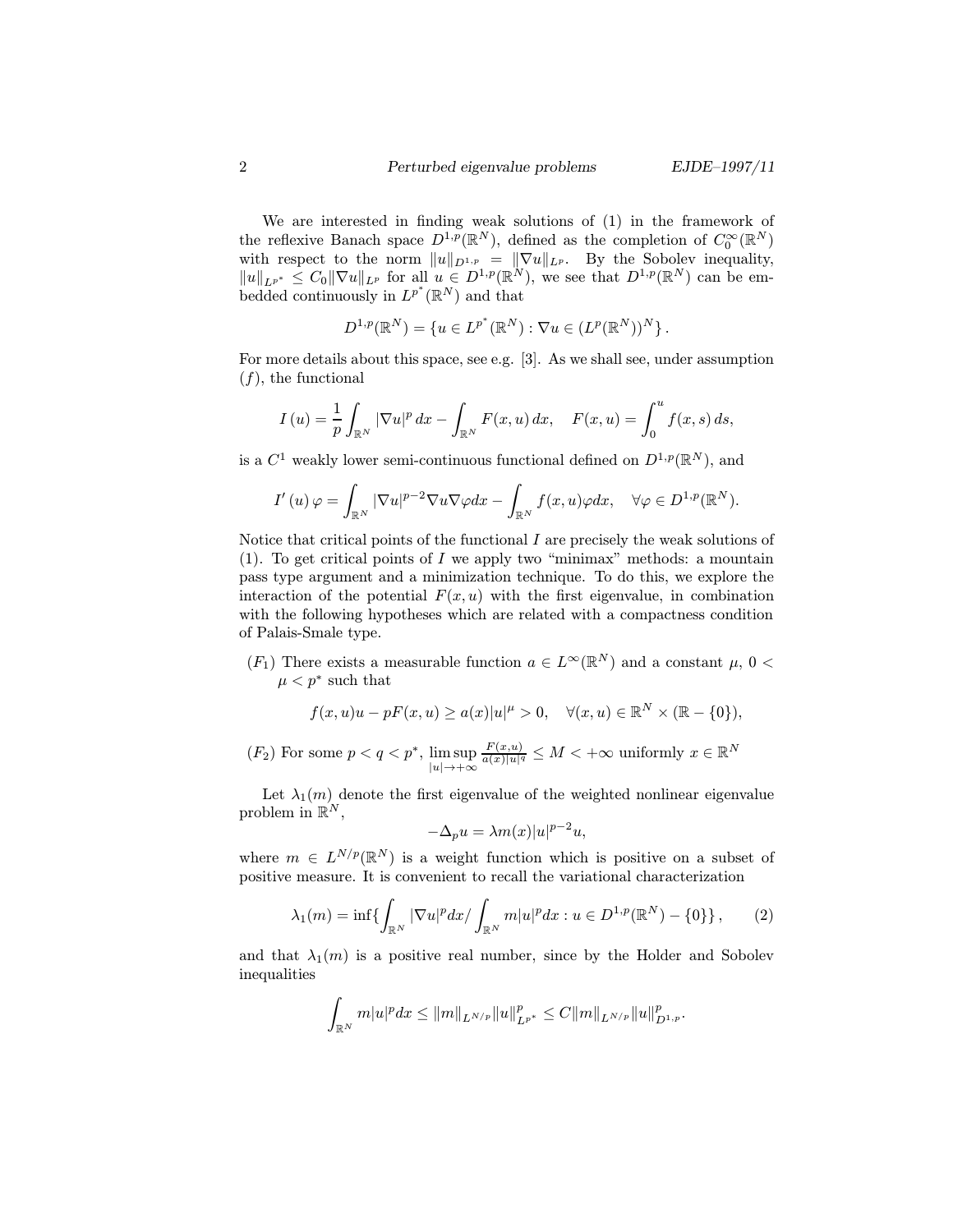EJDE–1997/11  $João Marcos B. do O$  3

Thus,

$$
\frac{\int_{\mathbb{R}^N} |\nabla u|^p dx}{\int_{\mathbb{R}^N} m|u|^p dx} \ge \frac{1}{C||m||_{L^{N/p}}} > 0,
$$

for all  $u \in D^{1,p}(\mathbb{R}^N) - \{0\}$ . For more details about this eigenvalue problem, see e. g. [1].

Now, we are ready to present the main results of this article.

**Theorem 1** Assume that  $(f)$ ,  $(F_1)$ , and  $(F_2)$  are satisfied. Furthermore, suppose

(F<sub>3</sub>) There exist a function  $\alpha \in L^{\infty}(\mathbb{R}^N) \cap L^{\frac{N}{p}}(\mathbb{R}^N)$  and a positive Conant  $\delta$ , such that

$$
F(x, u) \leq \frac{1}{p}\alpha(x)|u|^p \quad \forall x \in \mathbb{R}^N, \ \forall |u| \leq \delta,
$$

where either  $\alpha \leq 0$  or  $\lambda_1(\alpha) > 1$ ,

 $(F_4)$  There exist a function  $\omega \in L^{\infty}(\mathbb{R}^N) \cap L^{\frac{N}{p}}(\mathbb{R}^N)$  and a positive constant R, such that

$$
F(x, u) \ge \frac{1}{p}\omega(x)|u|^p \quad \forall x \in \mathbb{R}^N, \ \forall |u| \ge R,
$$

where  $\omega > 0$  on a subset of positive measure and  $\lambda_1(\omega) < 1$ .

Then, problem (1) has a nontrivial solution, provided that  $0 < N(q - p)/p <$  $\mu < q < p^*$ .

Next, we consider the case when the potential  $F(x, u)$  approaches  $\omega(x)|u|^p$ as  $|u| \to \infty$ , and therefore, it interacts with the first eigenvalue of the problem  $-\Delta_p u = \lambda \omega(x) |u|^{p-2}u$ . In fact, we assume that  $F(x, u)$  interacts with the first eigenvalue  $\lambda_1(\omega)$ , but its behavior is different from that of a p−power of u. As we shall see, these facts lead to a standard situation for a global minimum.

**Theorem 2** Assume that  $(f)$  and  $(F_1)$  hold. Furthermore, suppose

(F<sub>5</sub>) There is a function  $\omega \in L^{\infty}(\mathbb{R}^N) \cap L^{\frac{N}{p}}(\mathbb{R}^N)$  such that

$$
\limsup_{|u| \to +\infty} \frac{pF(x, u)}{|u|^p} \le \omega(x) \quad \text{uniformly } x \in \mathbb{R}^N,
$$

where either  $\omega$  is  $\leq 0$  or  $\lambda_1(\omega) \geq 1$ .

Then, problem (1) has a solution which is a global minimum of the associated functional, provided that  $0 < \mu < p$ .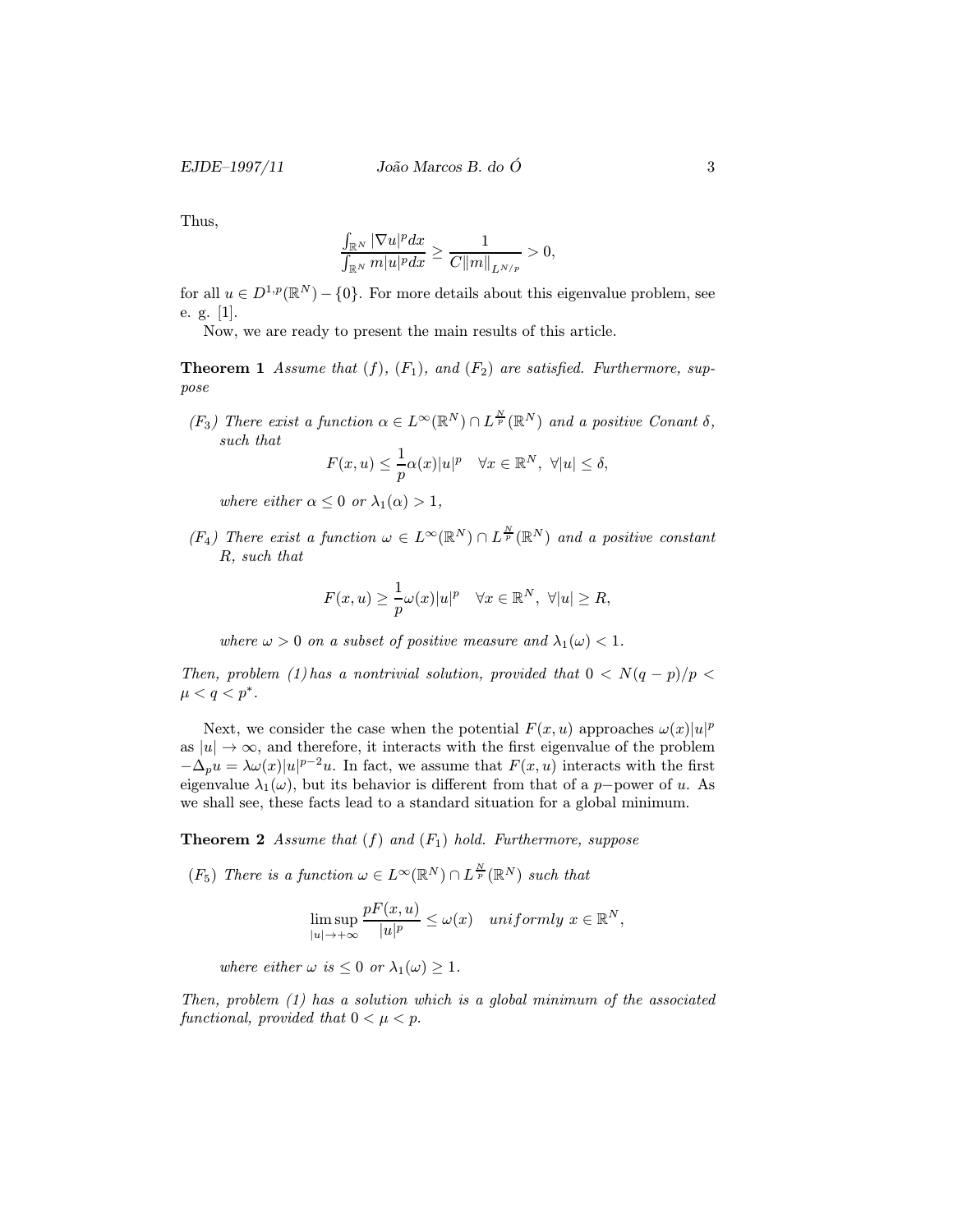**Remark 1.** If in Theorem 1, assumption  $(F_1)$  is replaced by its "dual",

$$
(\widetilde{F}_1) \qquad f(x,u)u - pF(x,u) \leq -a(x)|u|^{\mu} < 0, \quad \forall (x,u) \in \mathbb{R}^N \times (\mathbb{R} - \{0\}),
$$

it is not difficult to see that similar result holds. Hypotheses of this kind are a measure of how different the behavior of F is from that of a p−power of u. It is worth to observe that in many cases condition  $(F_1)$  is implied by the following Ambrosetti-Rabinowitz condition,

 $(AR)$  0 <  $\theta F(x, u) \leq uf(x, u)$ , for all  $(x, u) \in \mathbb{R}^N \times (\mathbb{R} - \{0\})$  and some  $\theta > p$ .

Indeed, by  $(AR)$ ,  $f(x, u)u - pF(x, u) \ge (\theta - p)F(x, u)$  and, moreover,  $F(x, u) \ge$  $\min\{F(x,1), F(x,-1)\}|u|^{\theta} > 0$ ,  $\forall x \in \mathbb{R}^N$  and  $|u| \ge 1$ . Thus,  $(F_1)$  holds if we assume also that there exist  $\mu \leq \theta$  and a measurable function  $a \in L^{\infty}(\mathbb{R}^N)$ such that  $F(x, u) \ge a(x)|u|^{\mu} > 0$ , for all  $x \in \mathbb{R}^N$  and  $|u| \le 1$ . On the other hand, Example 1 shows a function which satisfies condition  $(F_1)$ , but does not satisfy  $(AR)$ . Requirements similar to  $(F_1) - (F_2)$  were considered by Costa and Miyagaki in  $[7]$  (see also  $[8, 9]$ ) where a is constant. They obtained a nontrivial solution for autonomous perturbations of the  $p$ -Laplacian on a unbounded cylindrical domain,  $\Omega = \Omega_0 \times \mathbb{R}^{N-K}$ , with  $\Omega_0$  bounded domain of  $\mathbb{R}^K$ . Their solution, in the space  $W_0^{1,p}(\Omega)$ , is obtained using the mountain pass argument combined with the concentration-compactness principle of Lions.

In order to get the geometry of the mountain-pass, the number

$$
\lambda_1=\inf\{\int_{\Omega}|\nabla u|^pdx/\int_{\Omega}|u|^pdx: u\in W^{1,p}_0(\Omega)-\{0\}\},
$$

has been explored, and it is known  $(5, 14)$  to be equal to the first eigenvalue of  $-\Delta_p$  acting on  $W_0^{1,p}(\Omega_0)$ . In fact, the following condition for crossing the first eigenvalue has been used,

$$
\limsup\nolimits_{u\to 0}pF(u)/|u|^p\le \xi<\lambda_1<\eta\le \liminf\nolimits_{|u|\to\infty}pF(u)/|u|^p\,.
$$

For the non-autonomous perturbations of the p-Laplacian studied here, the crossing of the first eigenvalue is expressed by requirements such as  $(F_3)$  and  $(F_4)$ . These conditions give the geometric shape required by the Mountain Pass Theorem. Condition  $(F_3)$  together with the growth condition  $(f)$  lead to the fact that the origin is a local minimum of the associated functional, while assumption  $(F_4)$  implies that the functional is not bounded below. The interaction of the potential  $F(x, u)$  with the first eigenvalue in elliptic eigenvalue problems with weights in bounded domains have been considered by de Figueiredo and Massabó in  $[11]$ .

Remark 2. The same procedures as in Theorem 1, along with obvious modifications, show the existence of a nontrivial solution to the non-autonomous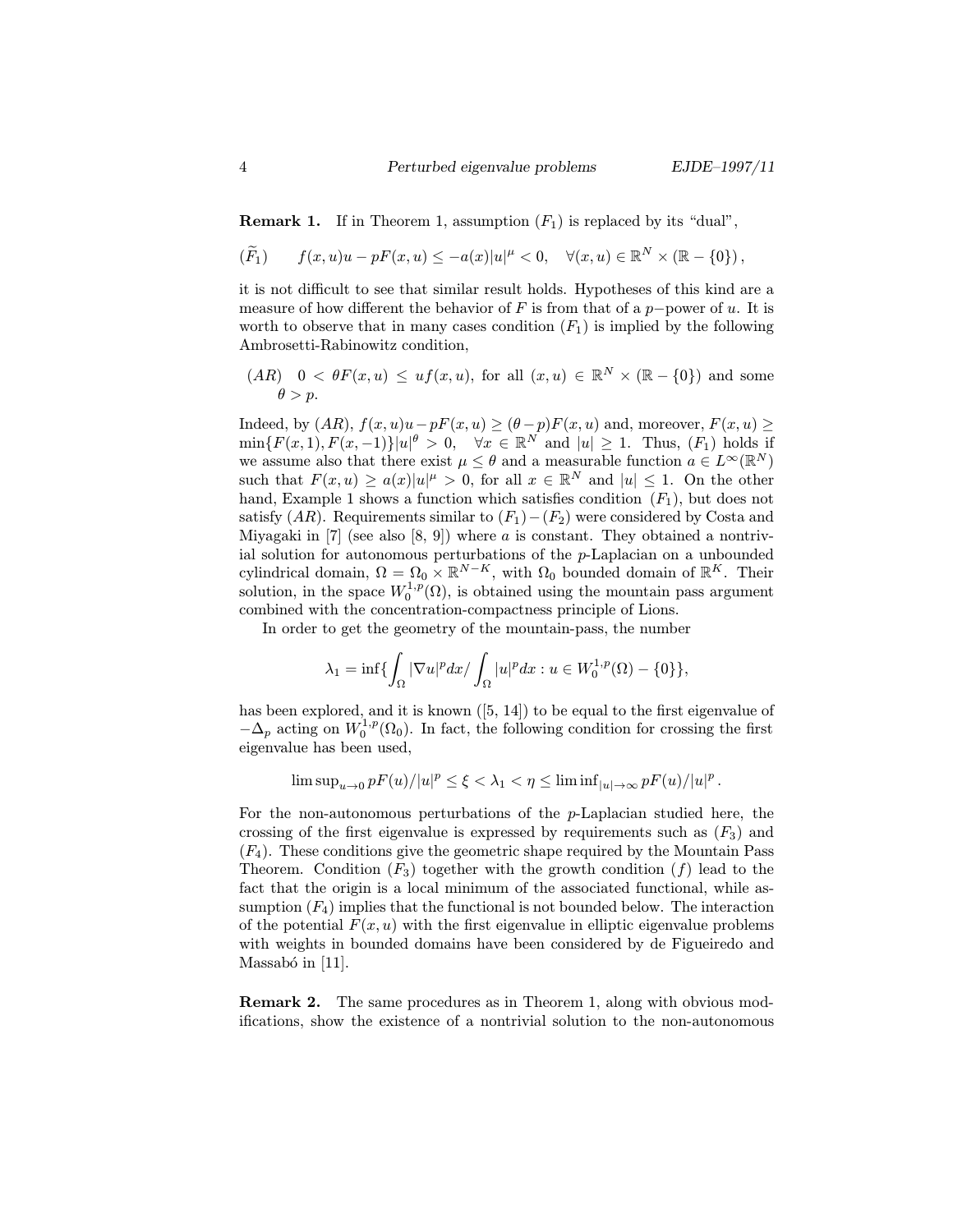#### EJDE–1997/11  $\qquad \qquad$  João Marcos B. do Ó 5

perturbation of the p-Laplacian studied by Yu in [18]:

$$
l(u) \equiv -\operatorname{div}\left(\left(a(x)|\nabla u|^{p-2}\nabla u + b(x)|u|^{p-2}u\right) = f(x,u) \text{ in } \Omega \text{ and } u|_{\partial\Omega} = 0,
$$

where  $\Omega$  is a  $C^{1,\delta}$   $(0 < \delta < 1)$  exterior domain in  $\mathbb{R}^N$ ,  $0 < a_0 \leq a(x) \in L^{\infty}(\Omega) \cap$  $C^{\delta}(\overline{\Omega})$ , and  $0 \leq b(x) \in L^{\infty}(\Omega) \cap C(\Omega)$ . Following this approach we complement Theorem 1 in Yu, which corresponds to the to "super-linear case". In [18], a solution was obtained by working in the framework of a reflexive Banach space E, defined as the completion of  $C_0^{\infty}(\Omega)$  with respect to the norm  $||u||_E^p =$ <br>  $\int_{\Omega} |[\nabla u|^p + w(x)|u|^p]dx$ , where  $w(x) = \max\{b(x), (1+|x|)^{-p}\}\$ . From the Hardy- $\sum_{\Omega} [|\nabla u|^p + w(x)|u|^p] dx$ , where  $w(x) = \max\{b(x), (1+|x|)^{-p}\}.$  From the Hardytype inequality,  $\int_{\Omega} (1+|x|)^{-p} |u|^p dx \leq \int_{\Omega} [|\nabla u|^p dx]$  for all  $u \in C_0^{\infty}(\Omega)$  it follows that the norm induced by the operator  $\hat{l}$ ,  $||u||_l^p = \int_{\Omega} ||a(x)\nabla u|^p + b(x)|u|^p dx$ , is equivalent to the norm in  $E$ . Therefore, in order to establish conditions of type  $(F_3)$  and  $(F_4)$  we must explore "crossing conditions" involving the number

$$
\lambda_1(m) = \inf \{ ||u||_l^p / \int_{\Omega} m(x) |u|^p dx : u \in E - \{0\} \},\
$$

which is positive in view of the Holder and Sobolev inequalities.

Remark 3. Problems involving unbounded domains have been studied recently by several authors, among others Berestycki and Lions [4], Strauss [17], and Drábek [12] (see also references therein).

### 2 Preliminary Results

Throughout this work C will denote a generic positive constant. Results similar to the one in the next lemma have appeared in [18], and we sketch its proof here for the benefit of the reader.

**Lemma 1** Suppose that  $f$  is continuous and satisfies  $(f)$ . Then the functional  $I: D^{1,p}(\mathbb{R}^N) \to \mathbb{R}$  given by

$$
I(u) = \frac{1}{p} \int_{\mathbb{R}^N} |\nabla u|^p dx - \int_{\mathbb{R}^N} F(x, u) dx,
$$

is well defined and of class  $C^1$  with

$$
I'(u)\varphi = \int_{\mathbb{R}^N} |\nabla u|^{p-2} \nabla u \nabla \varphi dx - \int_{\mathbb{R}^N} f(x, u)\varphi dx, \quad \forall \varphi \in D^{1, p}(\mathbb{R}^N). \tag{3}
$$

Moreover, the functional

$$
K\left(u\right) = \int_{\mathbb{R}^N} F\left(x, u\left(x\right)\right) dx
$$

is weakly continuous and  $K'$  is compact.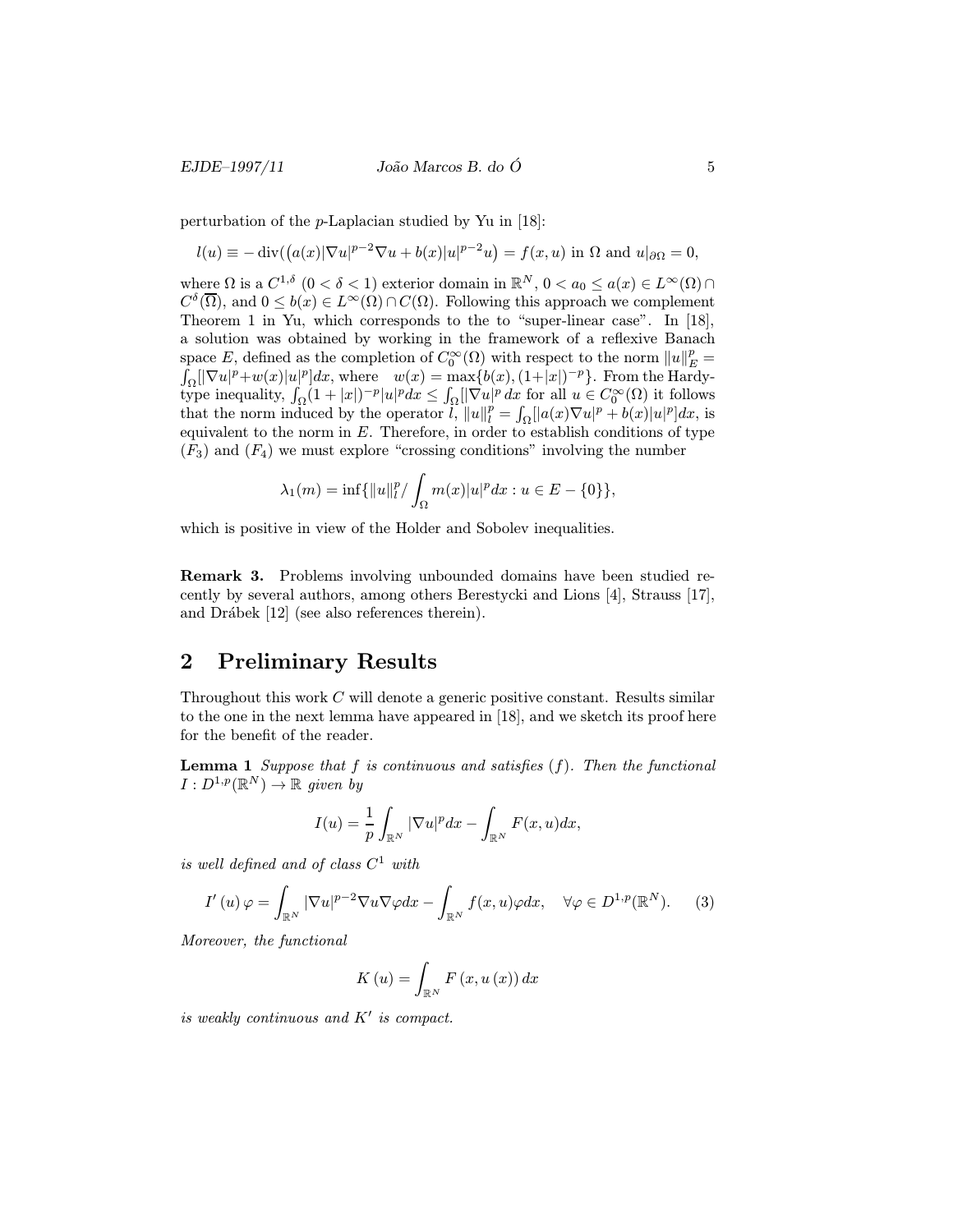**Proof.** As a consequence of assumption  $(f)$ , with the aid of the Holder and Sobolev inequalities, we see that I and  $I'(u)$  are well defined on  $D^{1,p}(\mathbb{R}^N)$ .

The idea in the rest of the proof is to use results similar to the ones known on the case of bounded domains. We also use that the restriction operator is continuous, that  $||a||_{L^{r_0}(\mathbb{R}^N - B(0,r_n))} \to 0$ , and that  $||b||_{L^{s_0}(\mathbb{R}^N - B(0,r_n))} \to 0$ as  $n \to \infty$ , for any  $(r_n)$  increasing and unbounded sequence of positive real numbers.

Let  $B(0, r_n)$  denote the ball of radius  $r_n$  centered at the origin of  $\mathbb{R}^N$ , and let  $K_n: D^{1,p}(B(0,r_n)) \to \mathbb{R}$  denote the functional given by

$$
K_n(u) = \int_{B(0,r_n)} F(x, u) dx.
$$

In view of  $(f)$ , it is well known that  $K_n \in C^1(D^{1,p}(B(0,r_n)))$  and that

$$
K'_n(u)(v) = \int_{B(0,r_n)} f(x,u)v dx, \quad \forall v \in D^{1,p}(B(0,r_n)).
$$

Moreover,  $K_n$  is weakly continuous and  $K'_n(u)$  is compact (cf. [10, 15]).

Next we prove that K is weakly continuous. Let  $u_k \rightharpoonup u$  weakly in  $\overline{D}^{1,p}(\mathbb{R}^N)$ as  $k \to \infty$ . Using hypothesis (f) and the Holder and Sobolev inequalities, we obtain

$$
|K(u_k) - K(u)| \leq |K_n(u_k) - K_n(u)| + C\{|u_k||_{L^{r_0}(\mathbb{R}^N - B(0,r_n))} (||u_k||_{D^{1,p}}^{r+1} + ||u||_{D^{1,p}}^{r+1}) + ||b||_{L^{s_0}(\mathbb{R}^N - B(0,r_n))} (||u_k||_{D^{1,p}}^{s+1} + ||u||_{D^{1,p}}^{s+1}) \}.
$$

Given  $\epsilon > 0$ , we choose  $r_n$  sufficiently large such that

$$
\max\{\|a\|_{L^{r_0}(\mathbb{R}^N-B(0,r_n))},\|b\|_{L^{s_0}(\mathbb{R}^N-B(0,r_n))}\}<\epsilon/2C.
$$
 (4)

On the other hand, since the restriction operator  $u \mapsto u|_{B(0,r_n)}$  is continuous from  $D^{1,p}(\mathbb{R}^N)$  into  $D^{1,p}(B(0,r_n))$  and  $K_n$  is weakly continuous, up to a subsequence, we have

$$
|K_n(u_k) - K_n(u)| < \epsilon/2. \tag{5}
$$

Combining  $(4)$  and  $(5)$  we conclude that K is weakly continuous. To prove that  $I \in C^1(D^{1,p}(\mathbb{R}^N))$ , we must show that  $K \in C^1(D^{1,p}(\mathbb{R}^N))$  and that

$$
K'(u)v = \int_{\mathbb{R}^N} f(u, x)v dx,
$$

since the first term in  $I$  is  $C^1$  and its Fréchet derivative is the first term in (3). For fixed  $u \in D^{1,p}(\mathbb{R}^N)$  and given  $\epsilon > 0$ , we must show that there exists  $\delta = \delta(u, \epsilon)$  such that

$$
|\int_{\mathbb{R}^N} F(x, u+v) dx - \int_{\mathbb{R}^N} F(x, u) dx - \int_{\mathbb{R}^N} f(u, x) v dx| \leq \epsilon ||v||_{D^{1, p}},
$$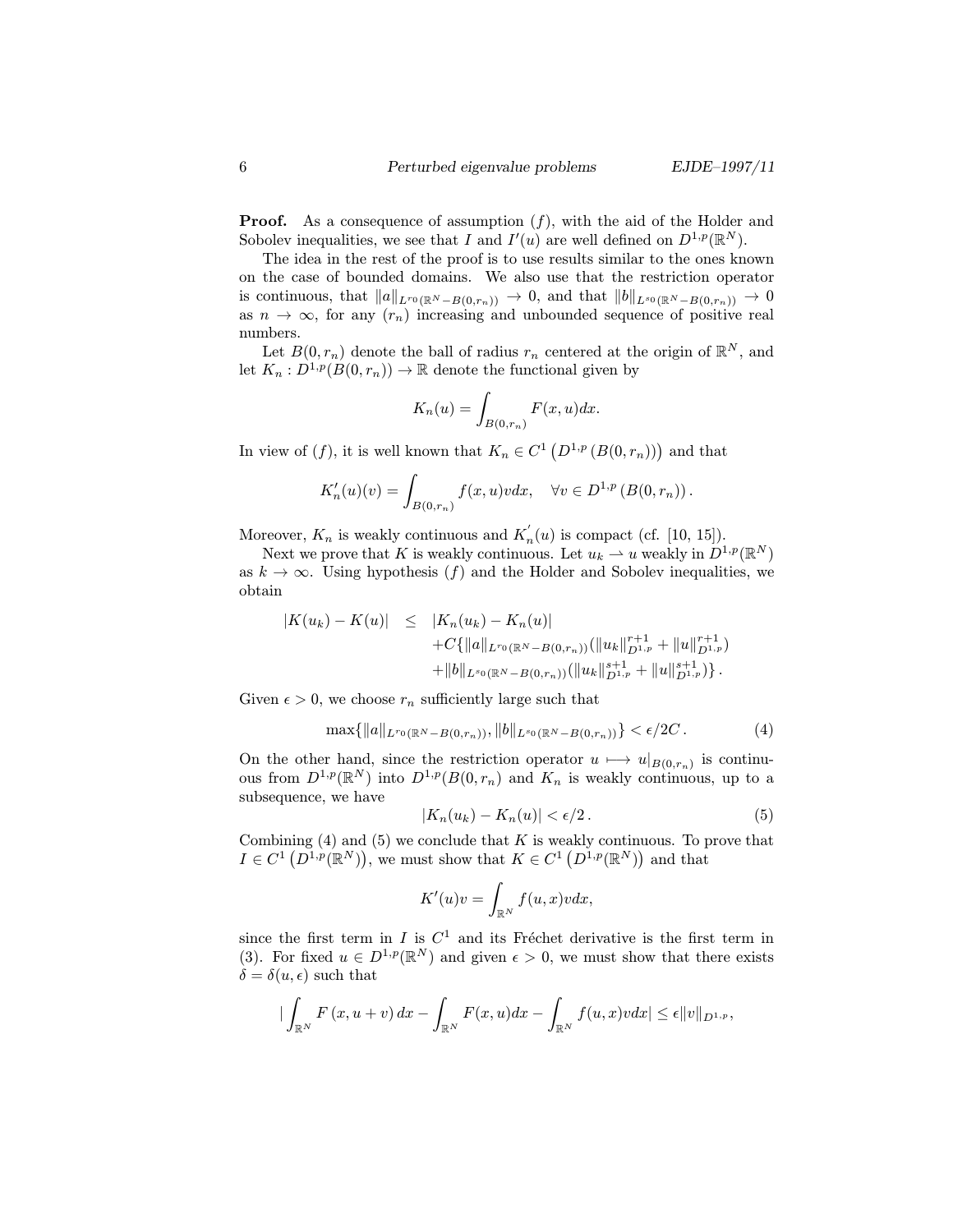#### EJDE–1997/11  $João Marcos B. do O$  7

for all  $v \in D^{1,p}(\mathbb{R}^N)$  with  $||v||_{D^{1,p}} \leq \delta$ . Notice that if  $||v||_{D^{1,p}} \leq 1$ ,

$$
\begin{aligned}\n&\left|\int_{\mathbb{R}^N} F(x, u+v) \, dx - \int_{\mathbb{R}^N} F(x, u) dx - \int_{\mathbb{R}^N} f(u, x)v \, dx\right| \\
&\leq \quad |K_n(u+v) - K_n(v) - K'_n(u)v| \\
&+ C \|v\|_{D^{1,p}} \{ \|a\|_{L^{r_0}(\mathbb{R}^N - B(0,r_n))} (\|u_k\|_{D^{1,p}}^r + \|u\|_{D^{1,p}}^r) \\
&+ \|b\|_{L^{s_0}(\mathbb{R}^N - B(0,r_n))} (\|u_k\|_{D^{1,p}}^s + \|u\|_{D^{1,p}}^s)\}.\n\end{aligned}
$$

Since  $a \in L^{r_0}(\mathbb{R}^N)$  and  $b \in L^{s_0}(\mathbb{R}^N)$ , as before, we can choose  $r_n$  sufficiently large such that  $\max\{\|a\|_{L^{r_0}(\mathbb{R}^N - B(0,r_n))}, \|b\|_{L^{s_0}(\mathbb{R}^N - B(0,r_n))}\} < \epsilon/2C$ . Using that  $K_n \in C^1(D^{1,p}(B(0,r_n)))$ , there exists  $\delta = \delta(u,\epsilon)$  such that, for all  $v \in D^{1,p}(\mathbb{R}^N)$  with  $||v||_{D^{1,p}} \leq \delta$ ,

$$
|K_n(u + v) - K_n(v) - K'_n(u)v| \le \epsilon ||v||_{D^{1,p}},
$$

and the proof that I is Fréchet differentiable is complete. To prove that  $K'$  is continuous we use the estimate

$$
|K'(u_{k}) - K'(u)| \leq |K'_{n}(u_{k}) - K'_{n}(u)|
$$
  
+C||a||\_{L^{r\_{0}}(\mathbb{R}^{N} - B(0,r\_{n}))} (||u\_{k}||^{r}\_{D^{1,p}} + ||u||^{r}\_{D^{1,p}})  
+C||b||\_{L^{s\_{0}}(\mathbb{R}^{N} - B(0,r\_{n}))} (||u\_{k}||^{s}\_{D^{1,p}} + ||u||^{s}\_{D^{1,p}})

together with the facts that  $K'_n$  is continuous, and that  $||a||_{L^{r_0}(\mathbb{R}^N - B(0,r_n))}$  and  $||b||_{L^{s_0}(\mathbb{R}^N - B(0,r_n))}$  converge to zero as  $n \to \infty$ .

Finally, to prove compactness, we use the diagonal method. Let  $u_k \rightharpoonup u$ weakly in  $D^{1,p}(\mathbb{R}^N)$  as  $k \to \infty$ . Since  $a \in L^{r_0}(\mathbb{R}^N)$  and  $b \in L^{s_0}(\mathbb{R}^N)$  we can choose an increasing and unbounded sequence of positive real numbers  $(r_n)$  such that

$$
\max\{\|a\|_{L^{r_0}(\mathbb{R}^N-B(0,r_n))},\|b\|_{L^{s_0}(\mathbb{R}^N-B(0,r_n))}\}\leq 1/2n.
$$

On the other hand, for each natural number n, we have a subsequence  $(u_{kn})$ , of  $(u_k)$ , such that

$$
||K'_n(u_{kn}) - K'_n(u)|| \le 1/2n,
$$

since  $K'_n$  is compact. Thus, combining these two estimates,

$$
||K'(u_{kn}) - K'(u)|| \le C/n.
$$

Therefore, the diagonal subsequence  $(u_{kk})$  leads to  $K'(u_{kk}) \to K'(u)$ .

In the next lemmas we prove that the functional  $I$  satisfies a compactness condition of the Palais-Smale type which was introduced by Cerami in [6].

**Definition** Let  $J : E \to \mathbb{R}$  be a  $C^1$  functional. We say that J satisfies condition  $(C)$  if every sequence  $(u_n)$  in E such that

$$
\begin{array}{ll}\n(i) & J(u_n) \to c \\
(ii) & (1 + \|u_n\|_{D^{1,p}}) \|J'(u_n)\|_{(D^{1,p})^*} \to 0,\n\end{array}\n\tag{6}
$$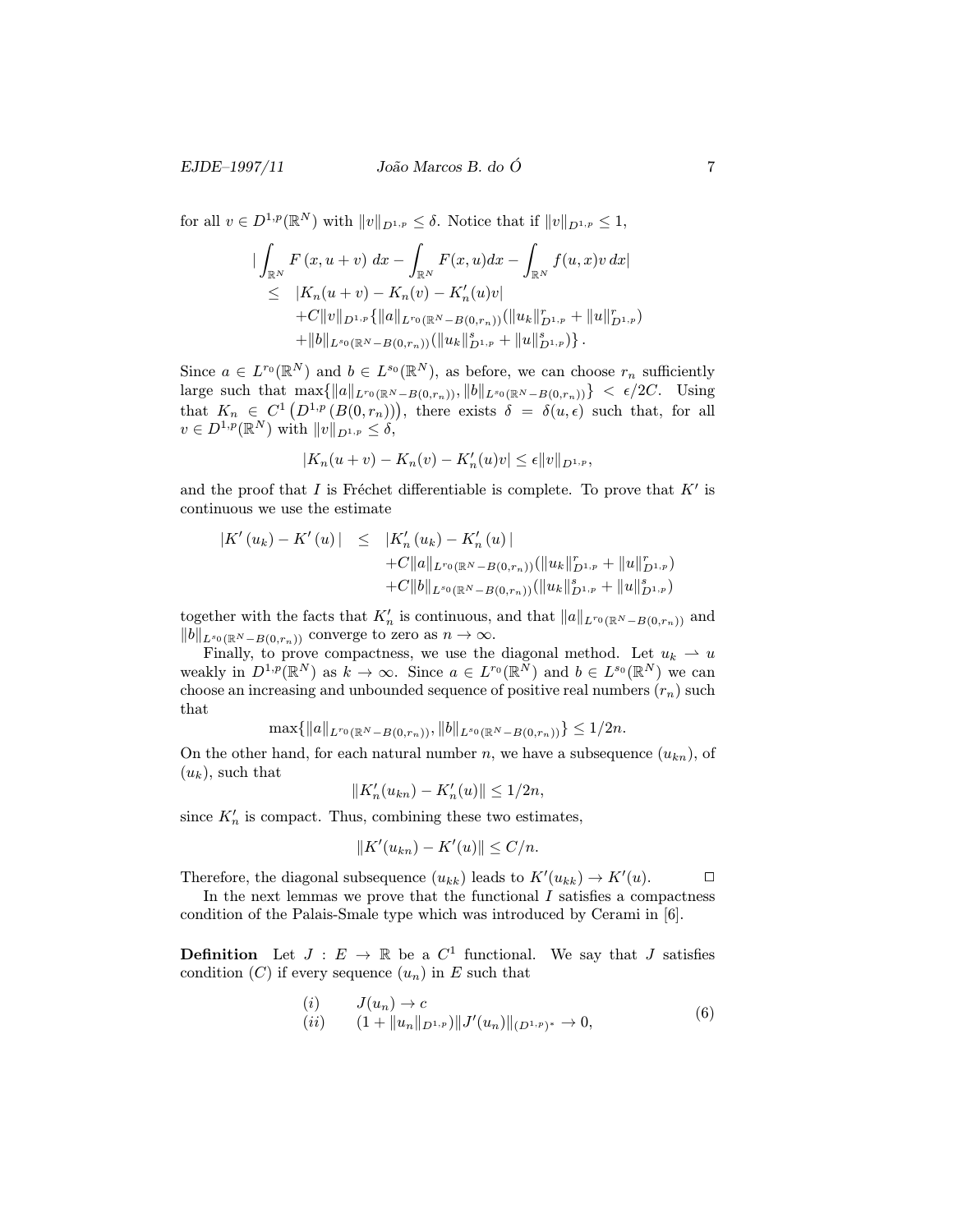possesses a convergent subsequence.

Using this compactness condition, Bartolo, Benci and Fortunato in [2] obtained rather general minimax results.

**Lemma 2 (Compactness Condition I)** Assume that  $(f)$ ,  $(F_1)$ ,  $(F_2)$ , and  $(F_3)$  are satisfied with  $0 < N(q - p)/p < \mu < q < p^*$ . Then, the functional I satisfies the compactness condition  $(C)$ .

**Proof.** Let  $(u_n) \subset D^{1,p}(\mathbb{R}^N)$  be a sequence satisfying (6). From  $(F_1)$  together with  $(6)$ , we have

$$
C \geq pI(u_n) - I'(u_n)u_n
$$
  
= 
$$
\int_{\mathbb{R}^N} [f(x, u_n)u_n - pF(x, u_n)]dx
$$
  

$$
\geq \int_{\mathbb{R}^N} a(x)|u_n|^{\mu} dx,
$$

for some positive constant C and for sufficiently large n. Thus,  $(u_n)$  is a bounded sequence in the Lebesgue space

$$
L_a^\mu(\mathbb{R}^N)=\{u:\int_{\mathbb{R}^N}a(x)|u_n|^\mu dx<\infty\}.
$$

From [16], we have the interpolation inequality

$$
||u||_{L_a^q} \leq ||u||_{L_a^{\mu}}^{1-t} ||u||_{L_a^{p^*}}^t, \quad \forall u \in L_a^{\mu}(\mathbb{R}^N) \cap L_a^{p^*}(\mathbb{R}^N),
$$

where  $0 < \mu < q < p^*$  and  $t \in (0,1)$  are such that  $1/q = (1-t)/\mu + t/p^*$ . The previous two inequalities and  $a \in L^{\infty}(\mathbb{R}^N)$  imply

$$
||u_n||_{L_a^q} \le C||u_n||_{L^{p^*}}^t.
$$
\n(7)

Using  $(F_2)$  and  $(F_3)$  we obtain

$$
F(x, u) \le \frac{\alpha(x)}{p}|u|^p + Ca(x)|u|^q, \ \forall (x, u) \in \mathbb{R}^N \times \mathbb{R}.
$$

Thus, from  $(i)$  in  $(6)$ , we achieve

$$
\int_{\mathbb{R}^N} |\nabla u_n|^p dx = pI(u_n) + p \int_{\mathbb{R}^N} F(x, u_n) dx
$$
  
\n
$$
\leq C + \int_{\mathbb{R}^N} \alpha(x) |u_n|^p dx + C \int_{\mathbb{R}^N} a(x) |u_n|^q dx,
$$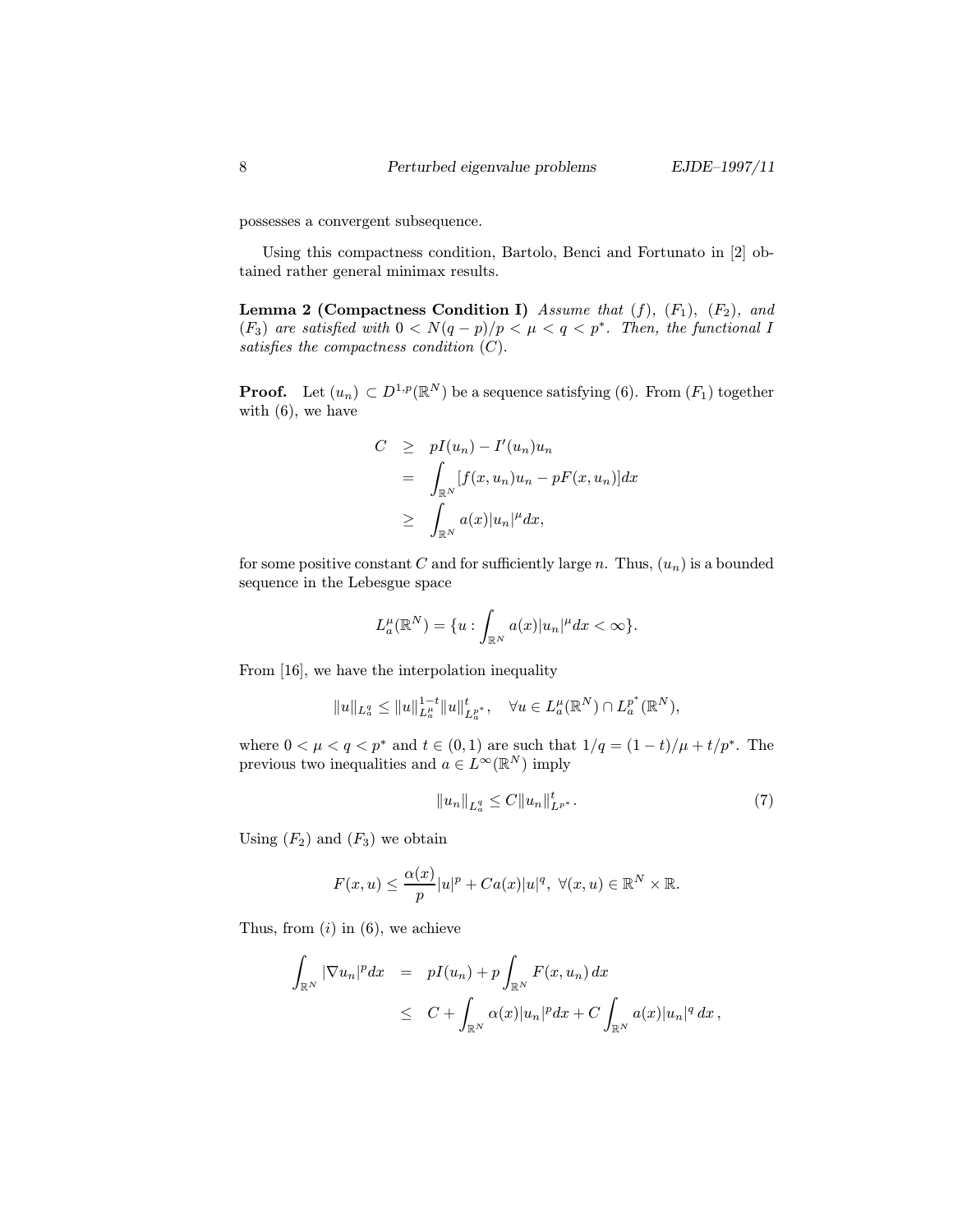#### EJDE–1997/11  $João Marcos B. do O$  9

which, in view of the variational characterization of the first eigenvalue  $\lambda_1(\alpha)$ and (7), guarantees that

$$
||u_n||_{D^{1,p}}^p \leq C + \lambda_1^{-1}(\alpha) ||u_n||_{D^{1,p}}^p + C ||u_n||_{L^{p^*}(\mathbb{R}^N)}^{tq}
$$
  
 
$$
\leq C + \lambda_1^{-1}(\alpha) ||u_n||_{D^{1,p}}^p + C ||u_n||_{D^{1,p}}^{tq},
$$

where, in the last estimate we used the Sobolev inequality. Thus,

$$
(1 - \lambda_1^{-1}(\alpha)) \|u_n\|_{D^{1,p}}^p \le C(1 + \|u_n\|_{D^{1,p}}^{tq}).
$$

Therefore, due to  $\lambda_1(\alpha) > 1$ , the sequence  $(u_n)$  is bounded, since  $\mu > \frac{N}{p}(q-p)$ is equivalent to  $tq < p$ .

Finally, by considering the functional  $J: D^{1,p}(\mathbb{R}^N) \to \mathbb{R}; J(u) = \frac{1}{p} ||u_n||_{D^{1,p}}^p$ whose derivative,  $J' : D^{1,p}(\mathbb{R}^N) \to J'(D^{1,p}(\mathbb{R}^N))$ ,  $J'(u)\varphi = \int |\nabla u|^{p-2} \nabla u \nabla \varphi$ , is an isomorphism, we have

$$
(J')^{-1}I'(u) = u - (J')^{-1}K'(u).
$$

This fact together with  $||I'(u_n)||_{(D^{1,p})^*} \to 0$  and the compactness of K', established in Lemma 1, imply that  $(u_n)$  has a convergent subsequence.

**Lemma 3 (Compactness Condition - II)** Assume that  $(f)$ ,  $(F_1)$ , and  $(F_5)$ hold. Then the functional I satisfies the compactness condition  $(C)$ , provided that  $0 < \mu < p$ .

**Proof.** Let  $(u_n)$  be a sequence, in  $D^{1,p}(\mathbb{R}^N)$ , satisfying

$$
(i) \tI(u_n) \to c(ii) \t(1 + \|u_n\|_{D^{1,p}}) \|I'(u_n)\|_{(D^{1,p})^*} \to 0.
$$
\t(8)

Due to the same argument used in the proof of the previous lemma, we need only to prove that the sequence  $(u_n)$ , is bounded. The proof will be carried out by contradiction: suppose, up to a subsequence, that  $||u_n||_{D^{1,p}} \to \infty$ . Proceeding as in the proof of Lemma 2, condition  $(F_1)$  together with (8) lead to

$$
||u_n||_{L_a^{\mu}} \le C. \tag{9}
$$

Note that, by assumption  $(F_1)$ ,

$$
\frac{d}{ds}\left(\frac{F(x,s)}{s^p}\right) = \frac{f(x,s)s - pF(x,s)}{s^{p+1}} \ge a(x)s^{\mu-p-1},
$$

for all  $x \in \mathbb{R}^N$  and  $s > 0$ . Now, integrating the above inequality over an interval  $[u, U] \subset (0, +\infty)$ , we obtain

$$
\frac{F(x,U)}{U^p}-\frac{F(x,u)}{u^p}\geq \frac{a(x)}{\mu-p}\left(\frac{1}{U^{p-\mu}}-\frac{1}{u^{p-\mu}}\right).
$$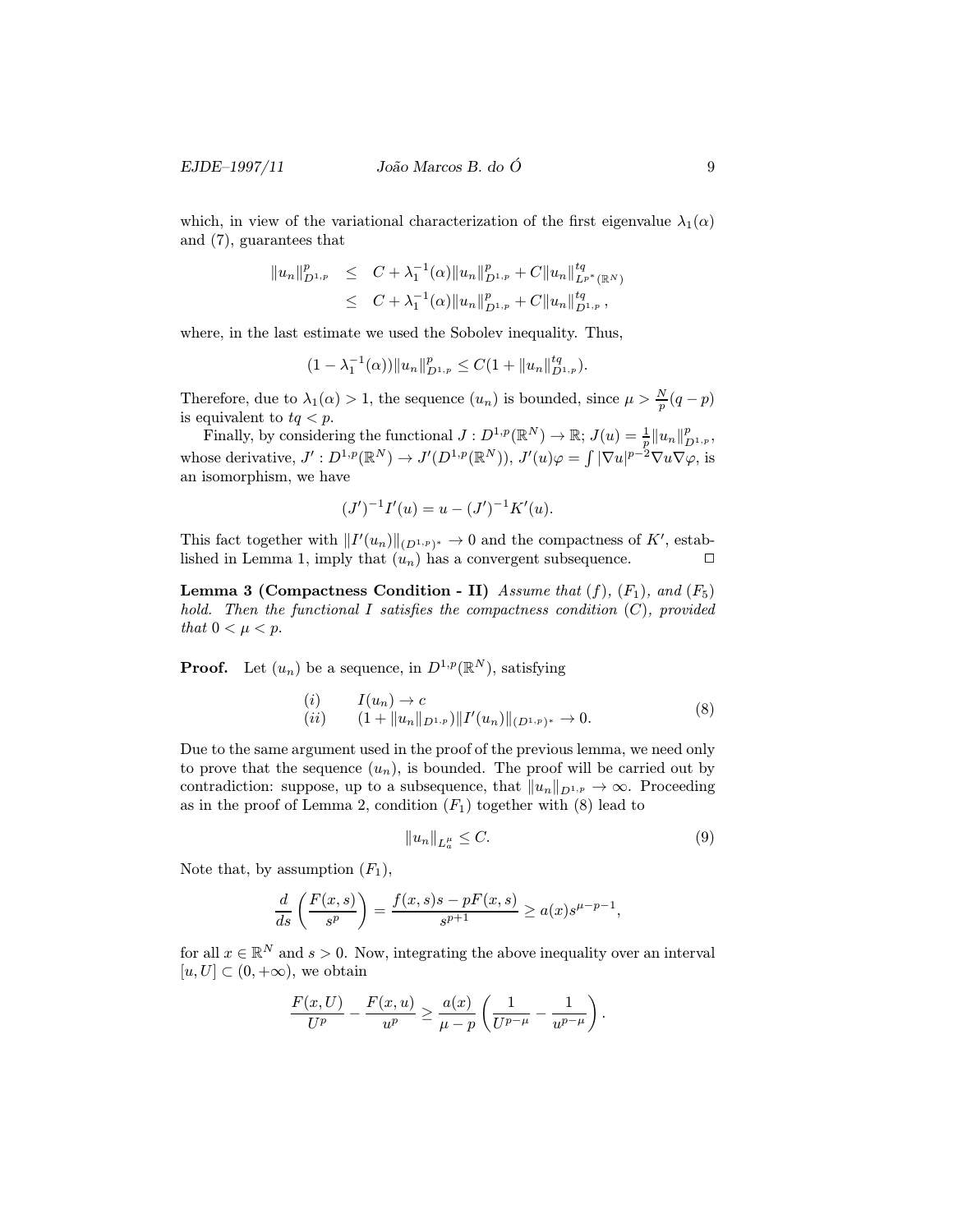From the hypothesis  $\mu < p$ , passing to the limsup in the last inequality, as  $U \rightarrow +\infty$ , and using condition  $(F_5)$ , we obtain

$$
F(x, u) \leq \frac{1}{p}\omega(x)u^p - \frac{a(x)}{p-\mu}u^{\mu}, \quad \forall (x, u) \in \mathbb{R}^N \times (0, +\infty).
$$

Similarly, we show that

$$
F(x, u) \le \frac{1}{p}\omega(x)|u|^p - \frac{a(x)}{p-\mu}|u|^\mu, \quad \forall (x, u) \in \mathbb{R}^N \times \mathbb{R}.
$$
 (10)

Let  $v_n = u_n / ||u_n||_{D^{1,p}}$ . By passing to subsequences, we can find that  $v_n$  converges weakly in  $D^{1,p}(\mathbb{R}^N)$  and almost everywhere to a function  $v_0 \in D^{1,p}(\mathbb{R}^N)$ . Therefore,

$$
\int_{\mathbb{R}^N} \omega(x)|v_n|^p \, dx \to \int_{\mathbb{R}^N} \omega(x)|v_0|^p \, dx \,, \tag{11}
$$

because, by lemma 1, the functional  $K(u) = \int_{\mathbb{R}^N} \omega(x)|u|^p dx$  is weakly continuous. Dividing (8.i) by  $||u_n||_{D^{1,p}}^p$  and using estimate (10), we have

$$
\frac{1}{p}\int_{\mathbb{R}^N}|\nabla v_n|^pdx-\frac{1}{p}\int_{\mathbb{R}^N}\omega(x)|v_n|^pdx+\frac{\|u_n\|^{\mu}}{(p-\mu)\|u_n\|_{D^{1,p}}}\leq \frac{C}{\|u_n\|_{D^{1,p}}^p}.
$$

In view of  $||u_n||_{D^{1,p}} \to \infty$ , (9), and (11), when passing to the limit we obtain

$$
1\leq \int_{\mathbb{R}^N}\omega(x)|v_0|^p\,;
$$

therefore,  $v_0$  is not identically zero. On the other hand, from  $(9)$ , we have

$$
\int_{\mathbb{R}^N}a(x)|v_n|^\mu dx\leq \frac{C}{\|u_n\|_{D^{1,p}}^\mu}.
$$

Which by Fatou's Lemma, implies

$$
\int_{\mathbb{R}^N} a(x)|v_0|^\mu dx \le 0
$$

and  $v_0 = 0$ , almost everywhere, which is a contradiction.

### Proof of Theorem 1

To obtain a nontrivial critical point of the functional  $I$ , will apply the following version of the Mountain-Pass Theorem, with condition  $(C)$  instead of the usual Palais-Smale compactness condition.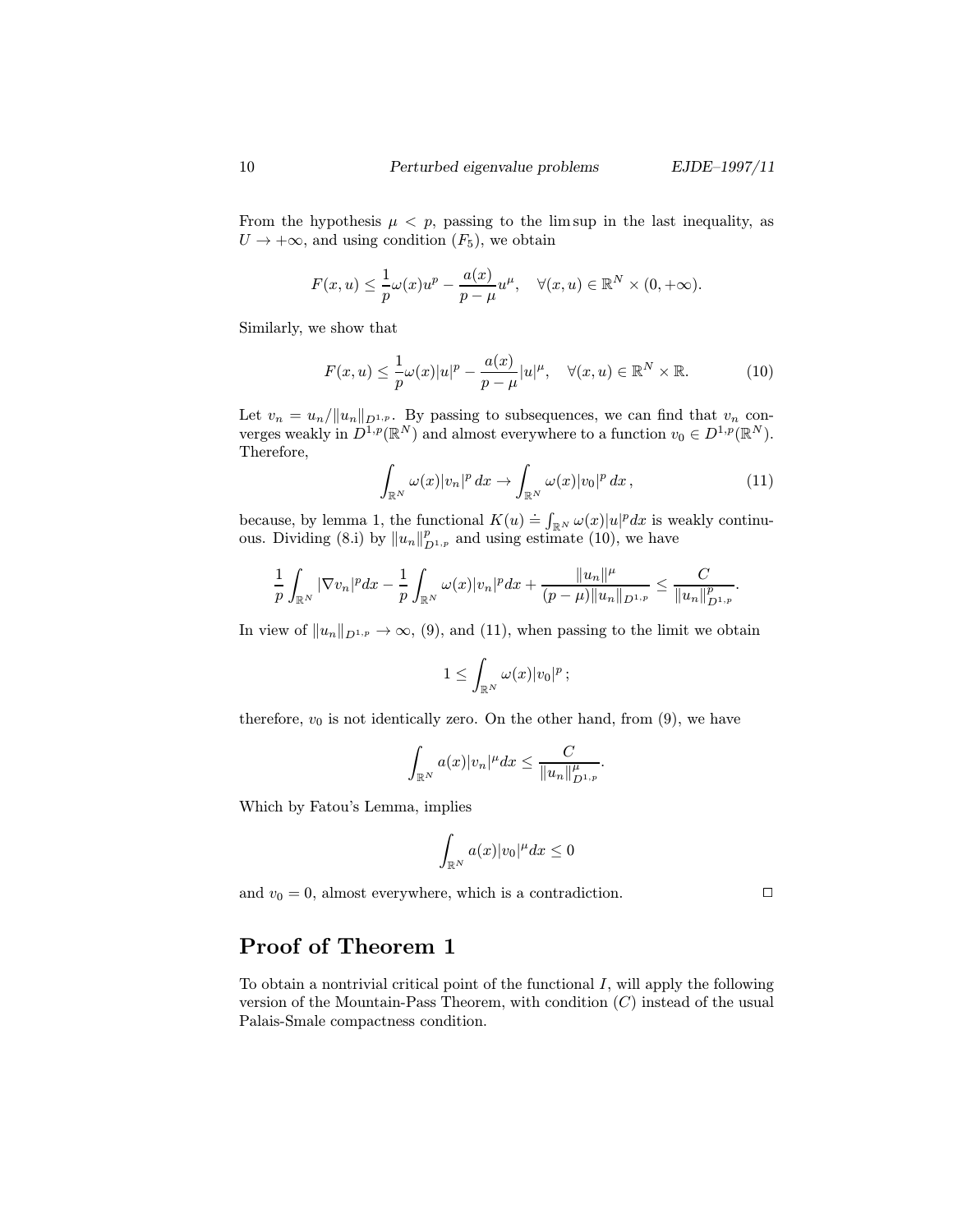**Theorem 3** Let E be a real Banach space and  $I \in C^1(E, \mathbb{R})$  satisfying condition (C). Suppose that  $I(0) = 0$  and for some  $\sigma, \rho > 0$  and  $e \in E$ , with  $||e|| > \rho$ , one has  $\sigma \leq \inf_{\|u\|=\rho} I(u)$  and  $I(e) < 0$ . Then I has a critical value  $c \geq \sigma$ , characterized by

$$
c = \inf_{\gamma \in \Gamma} \max_{0 \le \tau \le 1} I(\gamma(\tau)),
$$

where  $\Gamma = \{ \gamma \in C([0,1], E) : \gamma(0) = 0, \gamma(1) = e \}.$ 

Remark 4. It is not difficult to see that the same proof of the standard Mountain-Pass Theorem (cf. [15]) applies to the present context; since the deformation theorem, Theorem 1.3 in [2], is obtained with condition  $(C)$  in a Banach space framework. It is worth to observe also that this version of the Mountain-Pass Theorem can be obtained as a consequence of Lemma 5 in [13].

The proof of Theorem 1 follows from Lemma 2, where the compactness condition is proved, and the next lemma, where the geometric conditions are checked.

Lemma 4 (Mountain-Pass Geometry) Suppose  $(f)$ ,  $(F_3)$ , and  $(F_4)$  hold. Then there exist positive constants  $\sigma$  and  $\rho$  such that  $I(u) \geq \sigma$  if  $||u||_{D^{1,p}} = \rho$ . Moreover, there exists  $\varphi \in D^{1,p}(\mathbb{R}^N)$  such that  $I(t\varphi) \to -\infty$  as  $t \to \infty$ .

**Proof.** Using the growth condition  $(f)$  and  $(F_3)$ , there exists a positive constant  $C_{\delta}$  such that

$$
F(x, u) \le \frac{\alpha(x)|u|^p}{p} + C_{\delta}|u|^{p^*}.
$$

Hence

$$
I(u) \geq \frac{1}{p} \int_{\mathbb{R}^N} |\nabla u|^p dx - \frac{1}{p} \int_{\mathbb{R}^N} \alpha(x) |u|^p dx - C_{\delta} \int_{\mathbb{R}^N} |u|^{p^*} dx
$$
  
 
$$
\geq \frac{1}{p} (1 - \lambda_1^{-1}(\alpha)) \|u\|_{D^{1,p}}^p - \widehat{C}_{\delta} \|u\|_{D^{1,p}}^{p^*},
$$

for some positive constant  $\widehat{C}_{\delta}$ , where in the last inequality we have used the variational characterization of the first eigenvalue  $\lambda_1(\alpha)$  and the Sobolev inequality. Since  $\lambda_1(\alpha) > 1$ , we can fix positive constants  $\sigma$  and  $\rho$  such that  $I(u) \geq \sigma$  if  $||u||_{D^{1,p}} = \rho.$ 

Let us prove the second assertion. Consider  $\varepsilon > 0$  such that  $\lambda_1(\omega) + \varepsilon < 1$ , and choose  $\varphi \in C_0^{\infty}(\mathbb{R}^N) - \{0\}$  satisfying

$$
\int_{\mathbb{R}^N} |\nabla \varphi|^p dx \leq (\lambda_1(\omega) + \varepsilon) \int_{\mathbb{R}^N} \omega |\varphi|^p dx.
$$

From  $(F_4)$ , we have

$$
\int_{\mathbb{R}^N} F(x, t\varphi) dx = \int_{\{x : |t\varphi(x)| \ge R\} \cap \operatorname{supp} \varphi} F(x, t\varphi) dx
$$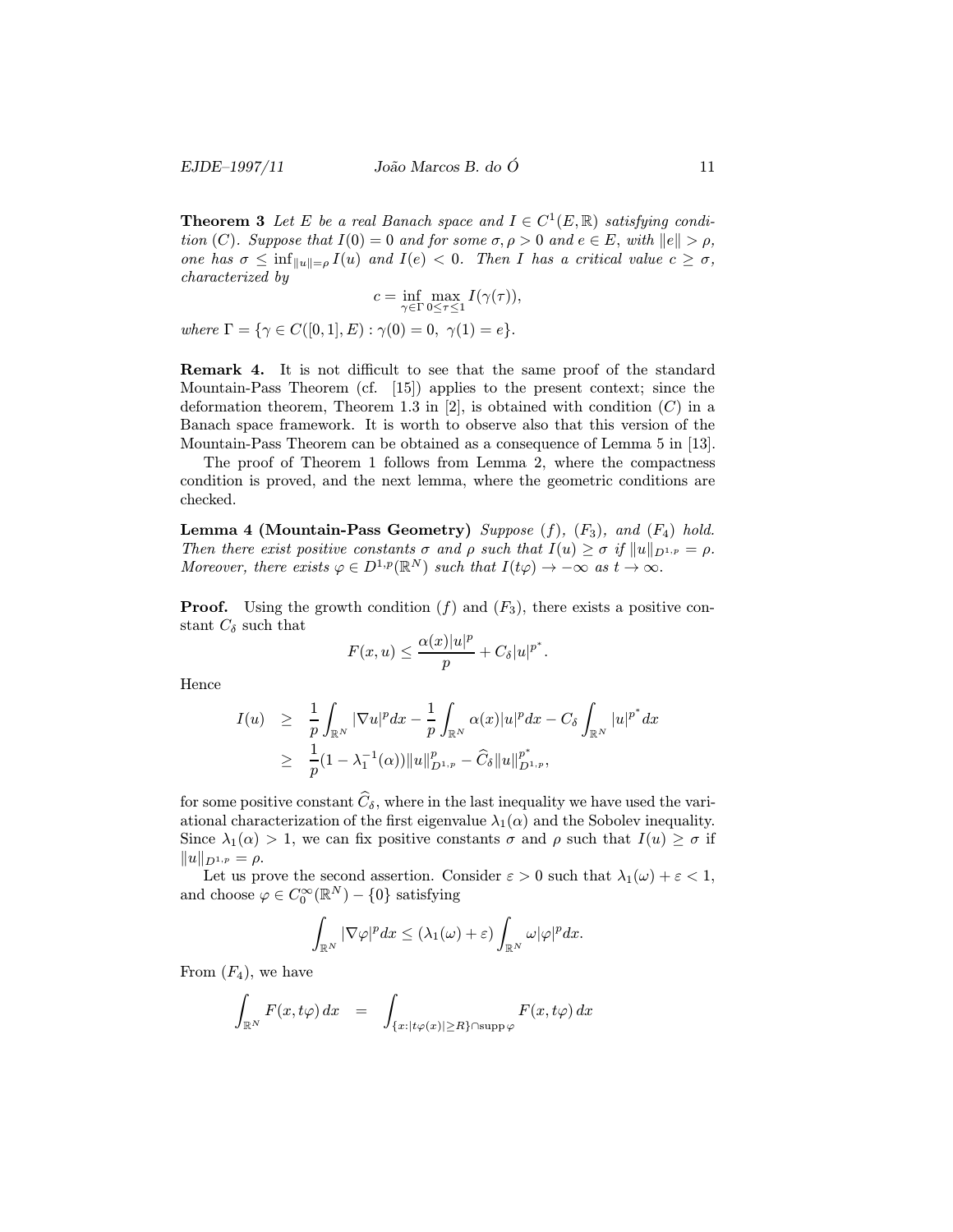+ 
$$
\int_{\{x:|t\varphi(x)|\leq R\}\cap \text{supp }\varphi} F(x,t\varphi) dx
$$
  
\n
$$
\geq \frac{|t|^p}{p} \int_{\{x:|t\varphi(x)|\geq R\}\cap \text{supp }\varphi} \omega(x)|\varphi|^p dx - C,
$$

for some positive constant  $C$ . Thus,

$$
I(t\varphi) \leq \frac{|t|^p}{p} \left[ \int_{\mathbb{R}^N} |\nabla \varphi|^p dx - \int_{\{x: |t\varphi(x)| \geq R\} \cap \text{supp}\varphi} \omega |\varphi|^p dx \right] + C
$$
  

$$
= \frac{|t|^p}{p} \left[ \int_{\mathbb{R}^N} |\nabla \varphi|^p dx - \int_{\mathbb{R}^N} \omega |\varphi|^p dx \right]
$$
  

$$
+ \int_{\{x: |t\varphi(x)| < R\} \cap \text{supp}\varphi} \omega |\varphi|^p dx \right]
$$

Since, by the Lebesgue convergence Theorem,

$$
\lim_{|t|\to\infty}\int_{\{x:|t\varphi(x)|
$$

there exists  $M > 0$ , such that

$$
\int_{\{x:|t\varphi(x)|
$$

This fact together with our choice of  $\varphi$  imply that

$$
I(tu)\leq \frac{|t|^p}{p}\frac{(\lambda_1(\omega)+\varepsilon-1)}{2}\int_{\mathbb{R}^N}\omega|\varphi|^pdx+C,\quad \forall |t|\geq M.
$$

Thus, we have  $I(tu) < 0$ , for sufficiently large |t|.

$$
\Box
$$

## Proof of Theorem 2

We shall obtain here the critical point by minimization. We have proved in Lemma 3 that assumptions  $(F_1)$  and  $(F_5)$  imply

$$
F(x, u) \leq \frac{1}{p}\omega(x)|u|^p - \frac{a(x)}{p - \mu}|u|^\mu, \quad \forall (x, u) \in \mathbb{R}^N \times \mathbb{R}.
$$

Combining this estimate with the variational characterization of the first eigenvalue  $\lambda_1(\alpha)$ , yields

$$
I(u) \geq \frac{1}{p} \int_{\mathbb{R}^N} |\nabla u|^p dx - \frac{1}{p} \int_{\mathbb{R}^N} \omega(x) |u|^p dx + \frac{1}{p - \mu} \int_{\mathbb{R}^N} a(x) |u|^{\mu} dx
$$
  
 
$$
\geq \frac{1}{p} (1 - \lambda_1^{-1}(\omega)) \int_{\mathbb{R}^N} |\nabla u|^p dx + \frac{1}{p - \mu} \int_{\mathbb{R}^N} a(x) |u|^{\mu} dx.
$$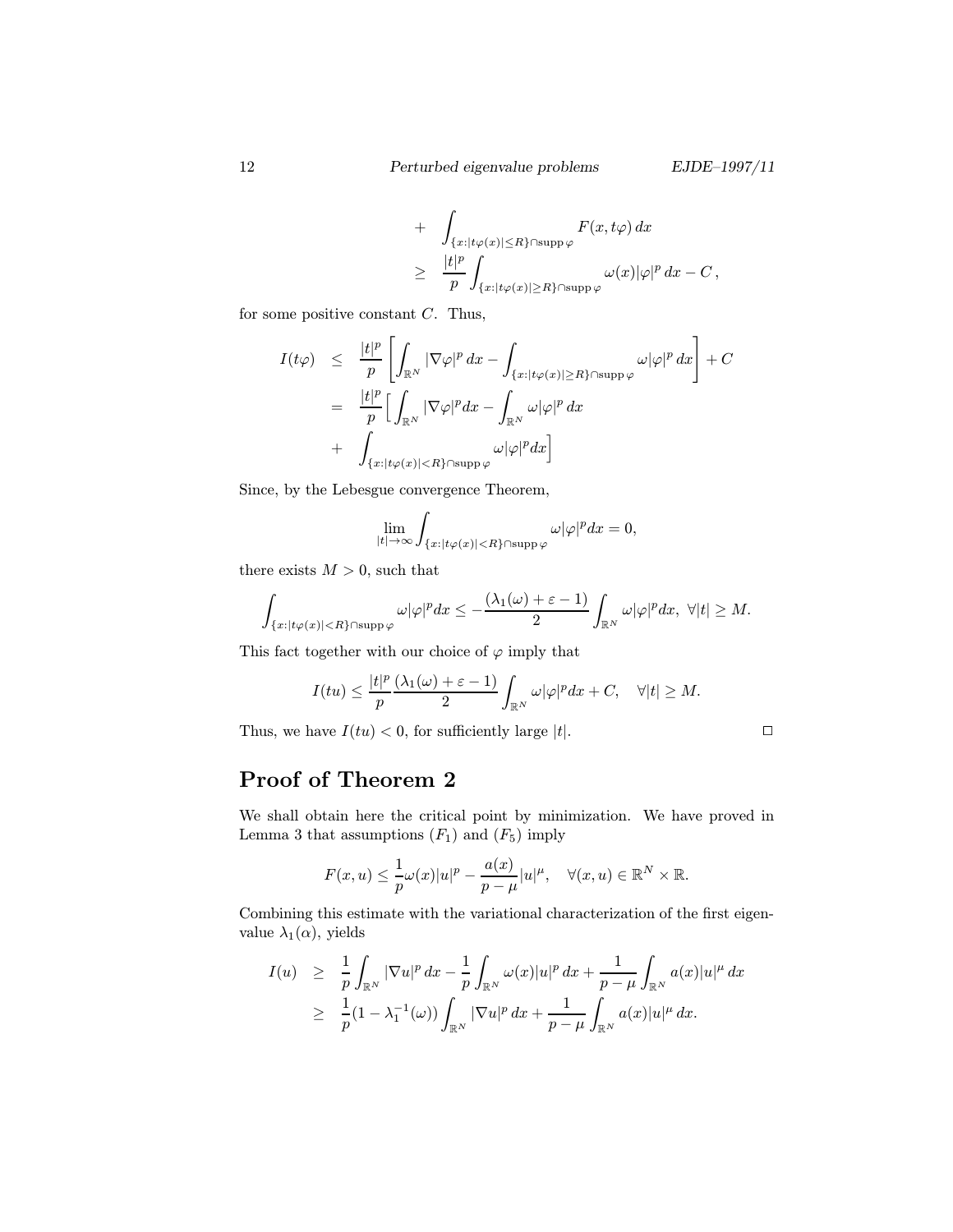Thus, the functional I is bounded below, since  $\lambda_1(\omega) \geq 1$ . Therefore, in view of Lemma 3 in  $[13]$  and Lemma 3, I has a critical point u which is its global minimum. <sup>2</sup>

### Examples

**Example 1.** Let  $F : \mathbb{R}^N \times \mathbb{R} \to \mathbb{R}$  given by

$$
F(x, u) = \begin{cases} \frac{1}{p}\omega(x)|u|^p \ln|u| & \text{if} \quad u \neq 0, \\ 0 & \text{if} \quad u = 0, \end{cases}
$$

where  $\omega$  is a positive measurable function in  $L^{\infty}(\mathbb{R}^N) \cap L^{N/p}(\mathbb{R}^N)$  such that  $\lambda_1(\omega) < 1$ . Notice that, for all  $x \in \mathbb{R}^N$  and  $u \neq 0$ ,

$$
u\frac{\partial F}{\partial u}(x,u) - \mu F(x,u) = \frac{(p-\mu)}{p}\omega(x)|u|^p \ln|u| + \frac{1}{p}\omega(x)|u|^p.
$$

Thus, condition  $(F_1)$  is satisfied with  $\mu = p$ , since

$$
u\frac{\partial F}{\partial u}(x,u) - pF(x,u) = \frac{1}{p}\omega(x)|u|^p > 0, \quad \forall x \in \mathbb{R}^N, \forall u \neq 0.
$$

It is not difficult to see that the remaining hypotheses of Theorem 1 are satisfied. On the other hand, if  $\mu > p$ ,

$$
u\frac{\partial F}{\partial u}(x,u) - \mu F(x,u) = \left[ (p-\mu)\ln|u| + 1 \right] \frac{1}{p}\omega(x)|u|^p < 0
$$

for all  $x \in \mathbb{R}^N$  and |u| sufficiently large. Consequently, Ambrosetti-Rabinowitz condition  $(AR)$  does not hold.

**Example 2.** Let  $\psi : [1, +\infty) \to [0, +\infty)$  be a continuous nontrivial function satisfying  $\int_1^{+\infty} \psi(t)dt < \infty$ , and let  $H(u) = d + \int_1^u [\psi(t) + t^{\mu-p-1}] dt$ ,  $u \ge 1$ , where d is such that  $\lim_{u\to+\infty} H(u) = 1$ . Let  $F(x, u) = \omega(x)u^p H(u)/p$  for  $x \in$  $\mathbb{R}^N$ ,  $u \geq 1$ , where  $\omega$  is a positive measurable function in  $L^{\infty}(\mathbb{R}^N) \cap L^{N/p}(\mathbb{R}^N)$ , such that  $\lambda_1(\omega) \geq 1$ . Notice that  $\lim_{u \to +\infty} pF(x, u)/u^p = \omega(x)$  and that

$$
u\frac{\partial F}{\partial u}(x,u)-pF(x,u)=\frac{1}{p}\omega(x)u^{p+1}H'(u)\geq \frac{1}{p}\omega(x)u^{\mu},\quad x\in\mathbb{R}^N,\,\,u\geq 1.
$$

It is not difficult to see that F can be extended as a function  $F: \mathbb{R}^N \times \mathbb{R} \to \mathbb{R}$ such that the conditions of Theorem 2 are satisfied for all  $u \in \mathbb{R}$  (cf. [9]).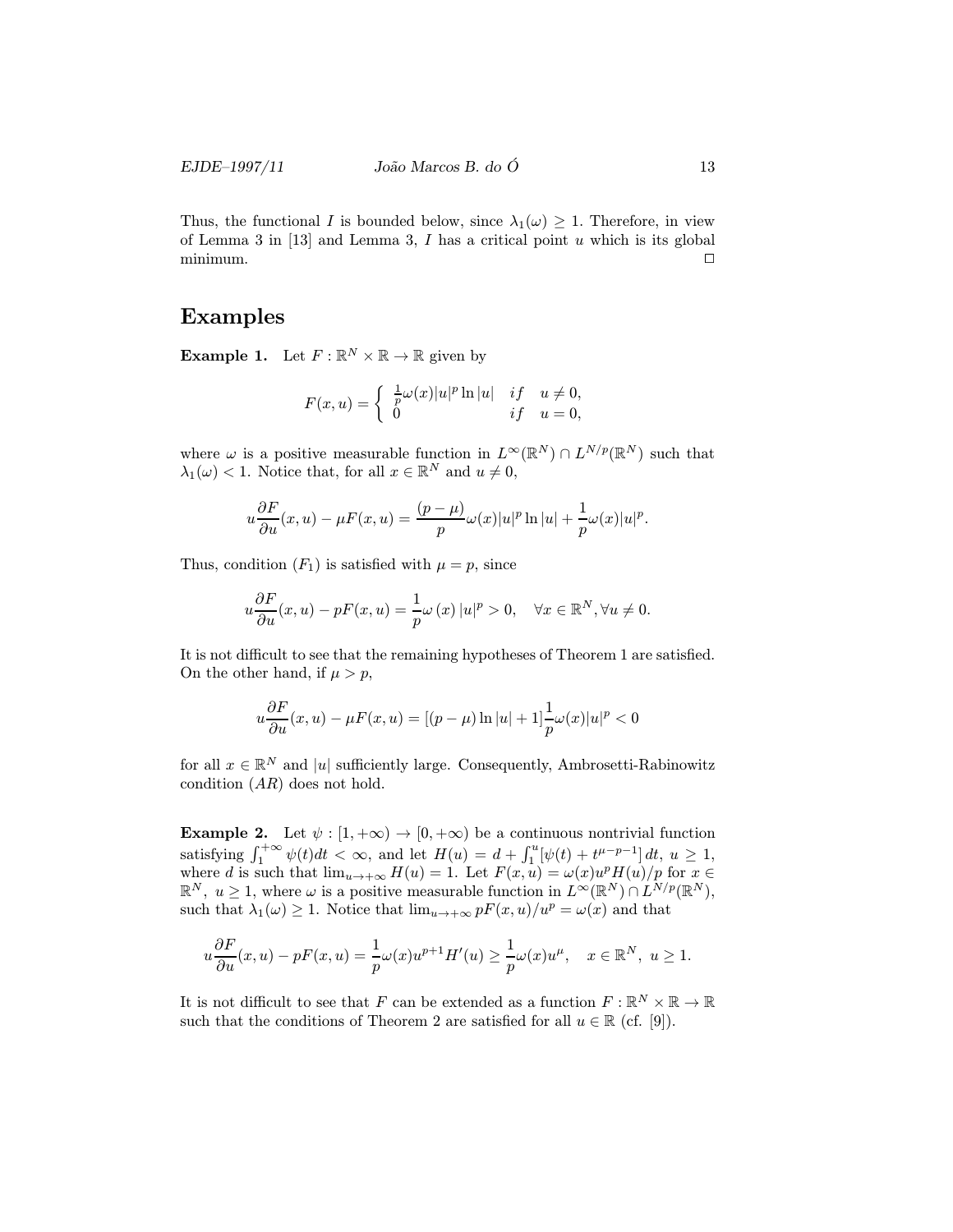#### References

- [1] W. Allegretto and Y. X. Huang, Eigenvalue of the indefinite-weight p-Laplacian in weighted spaces, Funkcialaj Ekvacioj 38(1995), 233-242.
- [2] P. Bartolo, V. Benci and D. Fortunato, Abstract critical point theorems and applications to some nonlinear problems with strong resonance at infinity, Nonlinear Anal. T.M.A. 7(1983), 981-1012.
- [3] A. Ben-Naoum, C. Troestler and M. Willem, Extrema problems with critical Sobolev exponents on unbounded domains, Seminaire de Mathematique, (Nouvelle Serie), Université Catholique de Louvian, Belgium.
- [4] H. Berestycki and P. L. Lions, Nonlinear scalar field equations I, Existence of a ground state, Arch. Rat. Mech. Anal. 82(1983), 313-345.
- [5] G. R. Burton, Semilinear elliptic equations on unbounded domains, Math. Z. 190(1985), 519-525.
- $[6]$  G. Cerami, Un criterio di esistenza per i punti critici su varietà illimitate, Rend. Accad. Sci. Let. Ist. Lombardo 112(1978), 332-336.
- [7] D. G. Costa and O. H. Miyagaki, Nontrivial solutions for perturbations of the p-Laplacian on unbounded domains, J. Math. Anal. Appl. 193 (1995), 735-755.
- [8] D. G. Costa and C. A. Magalhães, Existence results for perturbations of p-Laplacian, Nonlinear Anal. TMA 24(1995), 409-418.
- [9] D. G. Costa and C. A. Magalhães, *Variational elliptic problems which are* nonquadratic at Infinity, Nonlinear Anal TMA 23(1994), 1401-1412.
- [10] D. G. de Figueiredo, Lectures on the Ekeland variational principle with applications and detours, Tata Inst. Fund. Res. Lectures on Math. Phys. 81(1989).
- [11] D. G. de Figueiredo and I. Massabó, *Semilinear elliptic equations with the* primitive of the nonlinearity interacting with the first eigenvalue, J. Math. Anal. Appl. 156 (1991), 381-394.
- [12] P. Drábek, Nonlinear eigenvalue problem for p-Laplacian in  $\mathbb{R}^N$ , Math. Nachr., 173(1995), 131-139.
- [13] João Marcos B. do O, *Existence of Solutions for Quasilinear Elliptic Equa*tions, J. Math. Anal. Appl., 207(1997), 104-126.
- [14] M. J. Esteban, Nonlinear elliptic problems in strip-like domains: Symmetry of positive vortex rings, Nonlinear Anal. 7(1983), 365-379.